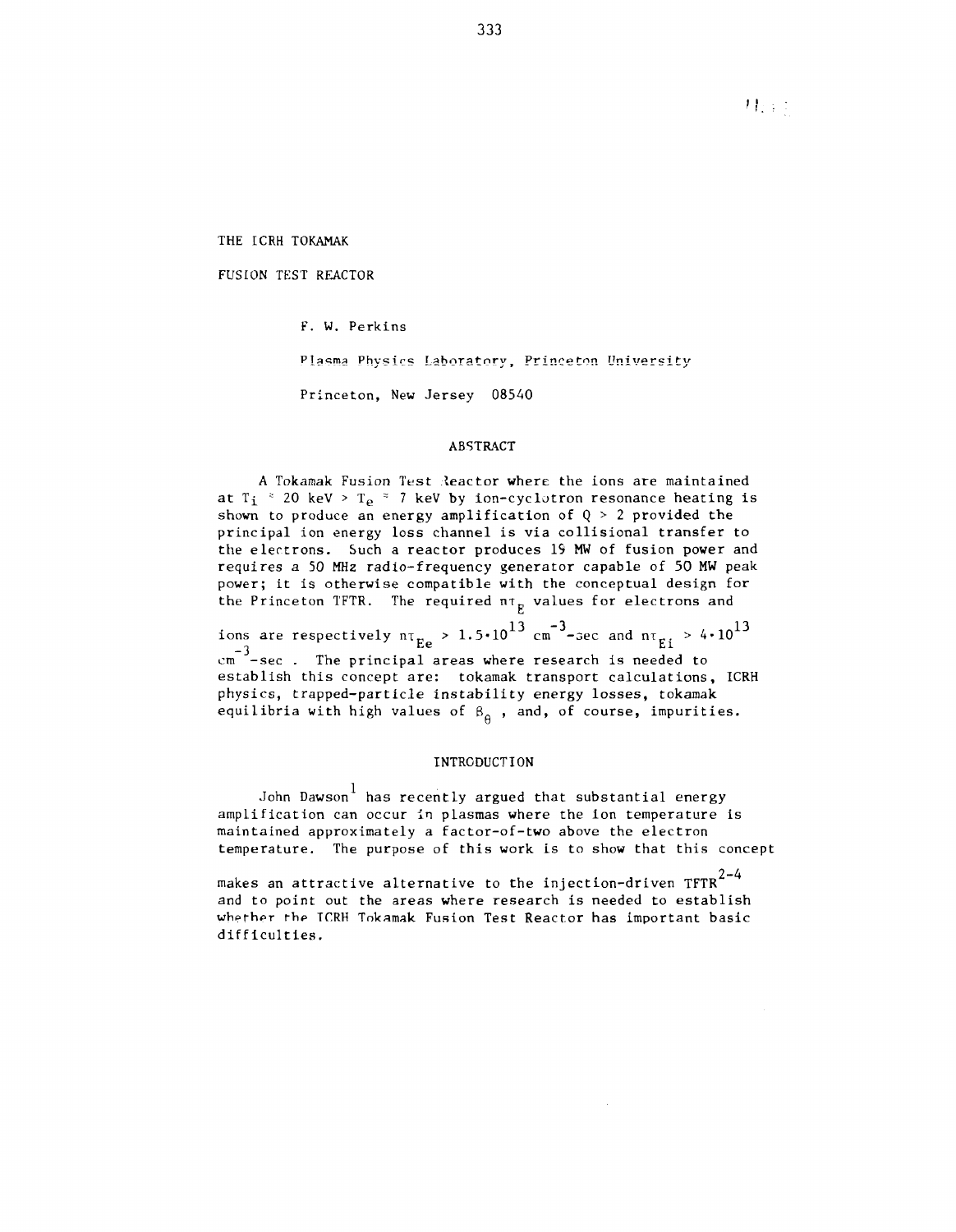The overview picture of how the ICRH/TFTR would operate proceeds as follows: A tokamak discharge with a minor radius  $a = 50$  cm, major radius  $R = 250$  cm, and current  $I = 1.3$  MA is initiated in a 50% - 50% DT plasma. A cold deuterium blanket is added to increase the radius to  $a = 70$  cm, while the current is increased to  $I = 1.7$  MA (See Fig. 1). The central electron

density is approximately 7 $\cdot$ 10 $^{13}$  cm $^{-3}$  . The initial properties of this discharge are comparable to the "Weak Compression with Blanket" discharge studied for the injection-driven TFTR.<sup>5</sup> At this point, a preheat phase commences operating at the second harmonic of the tritium gyrofrequency,  $v \approx 50$  MHz, and with a power of 50 MW . The ICRH scheme has the advantage that all the rf power is delivered to the tritons in the central regions of the plasma. In roughly 100 ms, the ions within the volume containing tritons reach a temperature of 20 keV , while the electrons remain at 7 keV due to their greater energy losses. At an ion temperature of 20 keV, the thermonuclear energy pre<sup>q</sup>uction has reached a level of 19 MW , while the steady-state ion temperature can be maintained by only 8 MW of ICRH power; the overall steady-state energy gain is  $Q = 2.4$ . The net radio frequency



Fig. 1. Sketch of the plasma properties envisioned for an ICRH-driven TFTR confined by the planned<sup>5</sup> TFTR confinement fields. The central, hot-ion region has  $T_i = 20$  keV,  $T_p = 7$  keV, and

 $n \approx 7 \cdot 10^{13}$  cm<sup>-3</sup>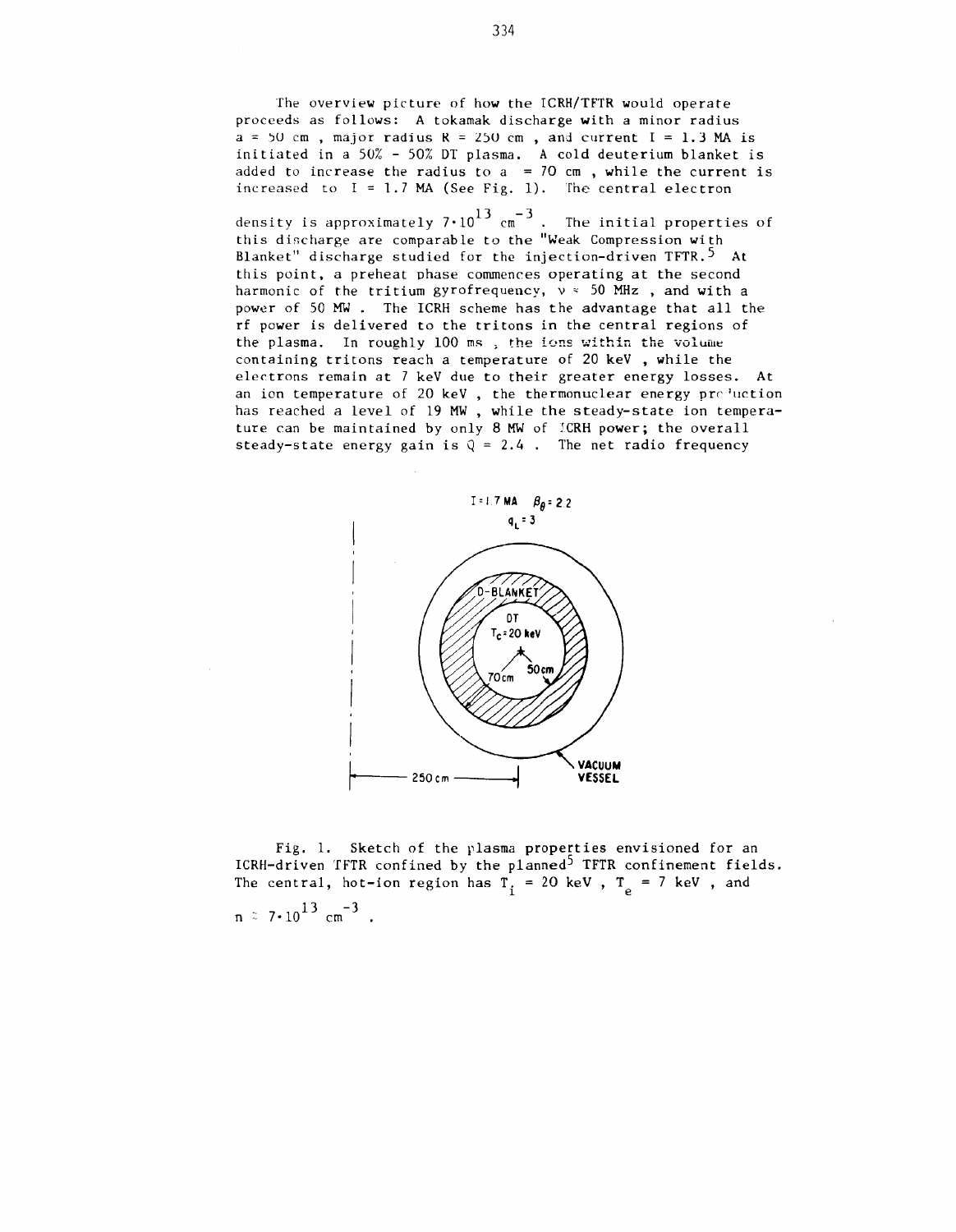energy delivered in one second is 14 MJ, which, combined with a 50% generating efficiency (the planned efficiency of the PLT ICRH proposal), requires an overall energy supply of 28 MJ. Indeed, the ICRH system could run at 20 MW in the steady-state portion of a one-second pulse without exceeding the 55 MJ capacity planned for neutral beam injection power supply.

The ICRH Tokamak Test Reactor differs from the Injection-Driven Reactor in a number of important ways: First, its energy content is higher--roughly by a factor of four. The value  $\beta_{\alpha}$  = 2.2 = 0.6 (R/a) corresponds more closely to the high- $\beta_{\alpha}$ 

plasma that is desirable in an eventual Tokamak Power Reactor. Second, the thermonuclear power produced--about 15 MJ--is also higher and could be maintained for periods substantially in excess of the planned one-second toroidal field pulse provided that the toroidal field could be so maintained (by far the largest energy expenditure).  $\Box$  Lastly, its demands on an ion energy confinement, the value of  $n_{\text{rel}}$ -the ion energy loss excluding collisional transfer to the electrons--are great;  $n_{\rm m}$ , must exceed  $4 \cdot 10^{13}$ 

 $\epsilon$ <sup>-3</sup> sec. This is mildly incompatible with the rough theoretical  $\frac{13}{2}$ estimates for the trapped ion mode which gives  $\texttt{nt}_{\texttt{Ei}} \sim \texttt{1.5*iv}$ 

 $\frac{3}{2}$ and an inverse density gradient due to the cold plasma blanket might well stabilize trapped-particle instabilities. In any event, the ICRH Tokamak Test Reactor will provide a good environment in which to test the physics of both trapped-ion instabilities and plasma equilibria in which  $\beta$  is an appreciable fraction of and plasma equilibria in which  $\theta$  is an appropriate fraction of  $\theta$ 

the aspect ratio. An ICRH-driven TFTR could either follow an injection-driven TFTR (there being basic compatibility in the power demands and confinement fields) or replace it if neutral beam injection development does not meet its goals. But it is also clear that a vigorous ICRH experimental program on PLT must be pursued so that many of the concepts used in estimating the effects of ICRH become experimentally established realities.

# CALCULATIONS OF  $n\tau$ ,  $\beta_{\theta}$ , ETC.

The equations governing the ion and electron heat losses in the central DT plasma region are

$$
\frac{3}{2} \cdot n \frac{dT_1}{dT} = nS - \frac{n}{T_e} \frac{3}{2} (T_1 - T_e) - \frac{3}{2} \frac{n^2 T_1}{(n T_{F_1})}
$$
 (1)

**S £iX**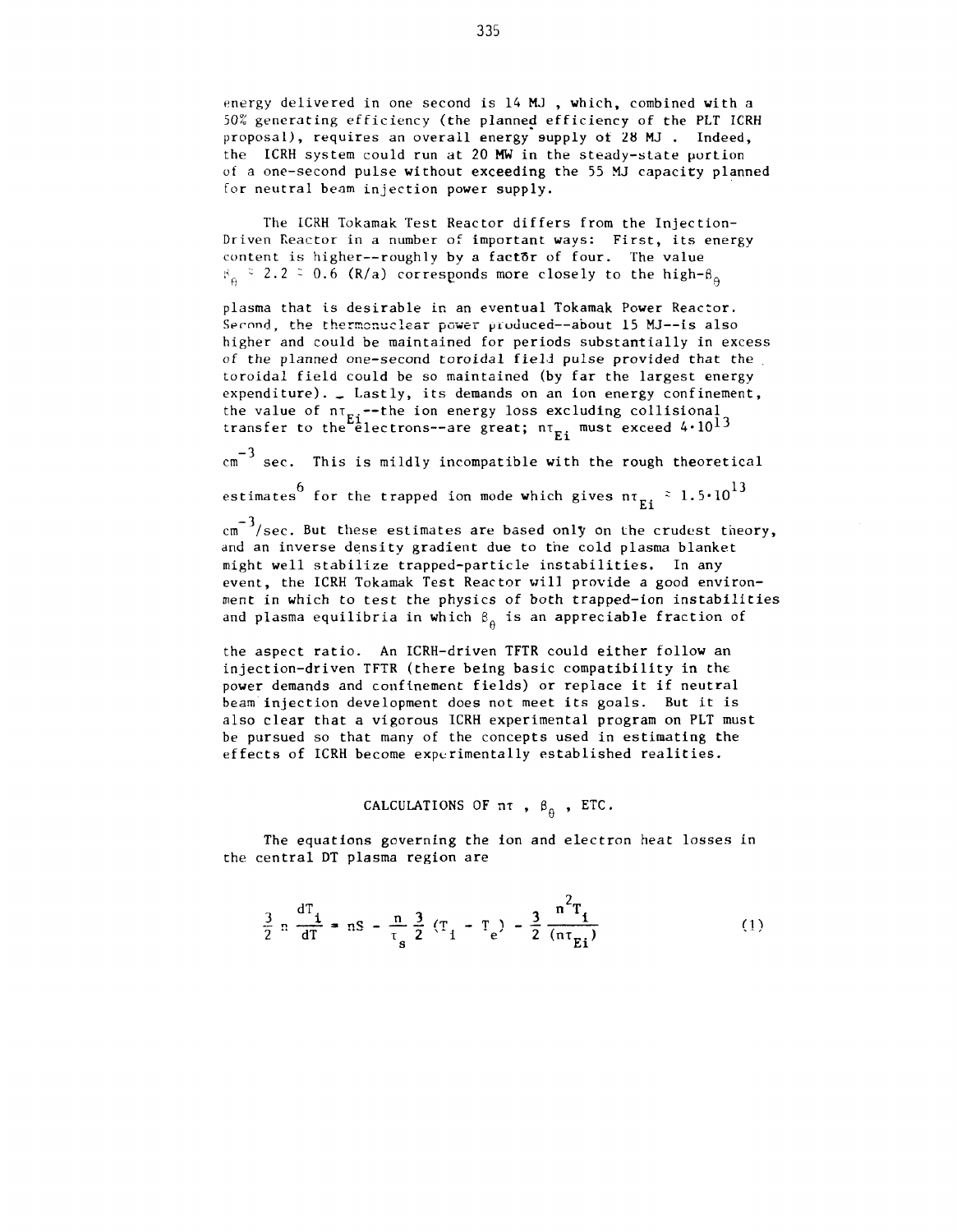$$
\frac{3}{2} n \frac{dT}{dT} = \frac{n}{\tau_s} \frac{3}{2} (T_i - T_e) - \frac{3}{2} \frac{n^2 T_e}{(n \tau_{Ee})}
$$
 (2)

where S is the rate of energy input per particle from ICRH,  $\tau_{\rm g}$ the energy interchange time,

$$
\frac{1}{T_s} = \left(\frac{8\sqrt{2\pi}}{3}\right) \frac{n_e^{2\frac{4}{\pi} \ln m} \ln \frac{1}{2}}{M_H T_e^{3/2}} \left(\frac{q_D}{A_D} + \frac{q_T}{A_T}\right)
$$
\n
$$
T_s = (6 \text{ ms}) \frac{T_{keV}^{3/2}}{n_{14}} \frac{1}{\left(\frac{q_D}{A_D} + \frac{q_T}{A_T}\right)} \tag{3}
$$

where  $T_{k\dots V}$  is the electron temperature in keV and  $n_{14}$  the electron density in units of  $10^{14}$   $\text{cm}^{-3}$  . Ion energy loss through channels other than transfer to electrons is represented by  $n\tau_{F1}$ .

Let us, for the moment, suppose that the ICRH power is sufficient to maintain the ion temperature at a steady-state value of  $T_i = \angle 0$  keV, and that ion energy losses, other than collisional

energy interchange with electrons, are negligible. The energy amplification Q is then given by

$$
Q_0 = \frac{(n \tau_E) e^{-W_0} (\sigma v)_{DT}}{6 T_e}
$$
 (4)

where  $(\sigma v)_{\text{DT}} = 4.2 \times 10^{-10}$  at T<sub>i</sub> = 20 keV and W<sub>o</sub> = 17.6 MeV. Table I gives the electron temperature,  $n_{E_P}$ ,  $Q_{\overline{O}}$ , and two ion Ee o quantities:  $(n\tau_{Ei})$  , the  $n\tau$  for ion energy interchange with electrons, and  $P_0$ , the rate at which ICRH power must be supplied to maintain the ion temperature in a plasma volume of  $1.3 \cdot 10^7$  cm<sup>3</sup> containing an ion density of  $7 \cdot 10^{13}$  cm<sup>-3</sup>. The appropriate plasma volume is that containing tritium and has a minor radius  $a = 50$  cm and major radius  $R = 250$  cm. ICRH heating does not interact with the cold deuterium blanket.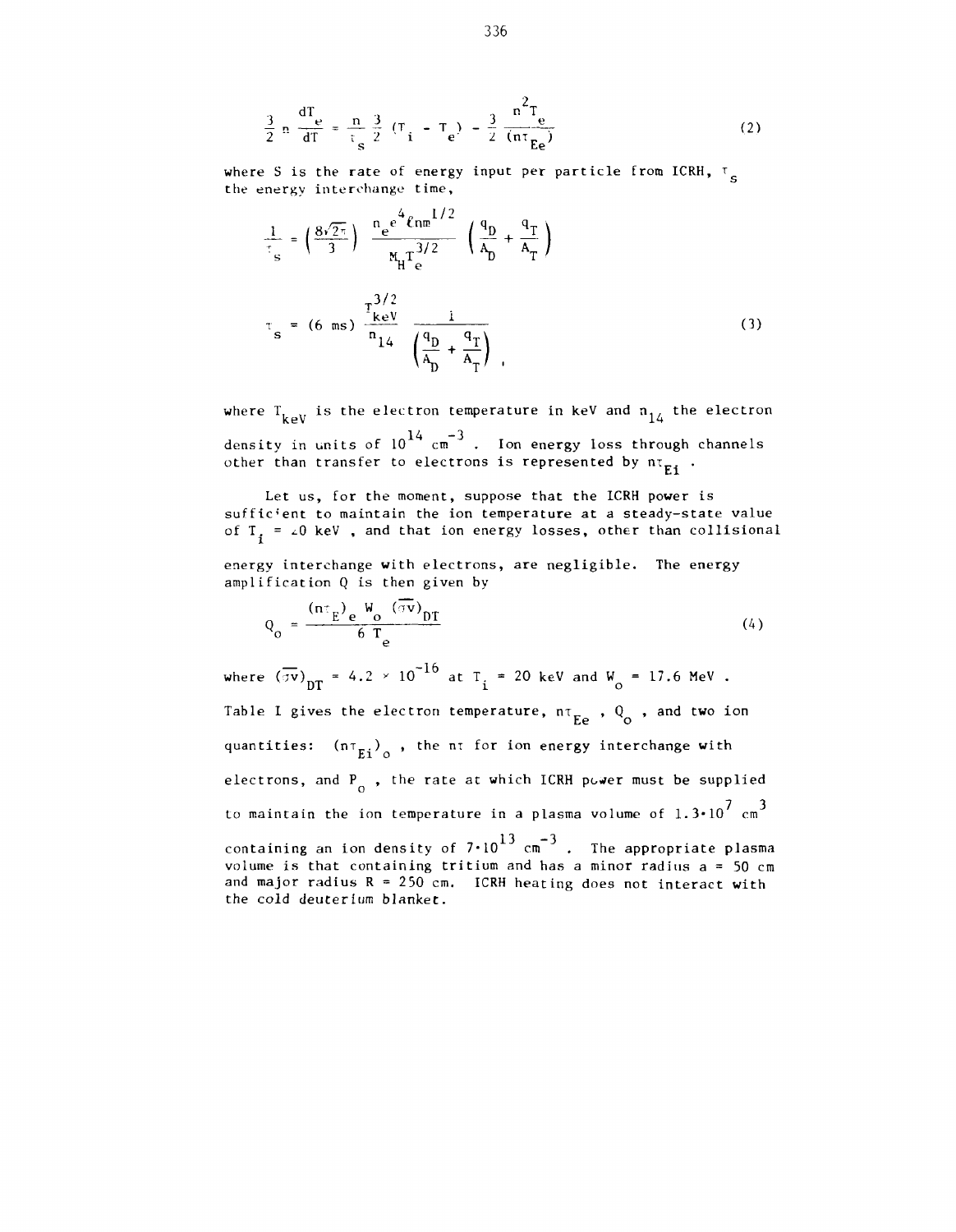## Table I

## Parameters for a Steady-State ICKH Driven TFTR **w**ith T<sub>;</sub> = 20 keV  $\ddot{\phantom{1}}$

| $T_e$ -keV | nτ<br>Ëe<br>10<br>$-sec$<br>cm | $\mathcal{Q}_{\mathbf{0}}$ | $\frac{\ln \tau}{\ln \tau}$<br>Ω<br>$-sec$<br>cm | $P - MW$ |
|------------|--------------------------------|----------------------------|--------------------------------------------------|----------|
| 15         | 2.5                            | 19.0                       | $3.3 \cdot 10^{14}$                              | 1.0      |
| 12         | 0.9                            | 9.0                        | 1.5                                              | 2.1      |
| 10         | 0.45                           | 5.4                        | 0.90                                             | 3.5      |
| 8          | 0.21                           | 3.1                        | 0.53                                             | 6.0      |
|            | 0.14                           | 2.4                        | 0.40                                             | 8.0      |
|            | 0.051                          | 1.2                        | 0.20                                             | 16.0     |

If additional ion energy loss channels occur, then

$$
Q = \frac{Q_{\text{o}}}{1 + \frac{(n\tau_{\text{E}i})_{\text{o}}}{n\tau_{\text{E}i}}}
$$
(5)

$$
P = P_o \left( 1 + \frac{(n \tau_{Ei})_o}{n \tau_{Ei}} \right) \quad . \tag{6}
$$

Concentrating on the case where  $T_e = 7$  keV, one sees that energy breakeven will be obtained if  $(n_{E_i})$  exceeds  $4 \cdot 10^{13}$  cm<sup>-3</sup>-sec with an electron (nt $_{\rm Ee}$ ) of only 1.4\*10 $^{13}$  cm $^{-3}$ -sec.

The ICRH-driven TFTR produces large values of  $\beta_{\hat{H}}$ . Let us employ the definition

$$
\beta_{\theta} = \frac{4\pi c^2}{I^2} \int P(r) r dr = \frac{4\pi \bar{P} c^2 a^2}{3I^2}
$$

where  $\overline{P}$  is the average pressure in the central, hot-ion region. One then computes (for  $a = 70$  cm)

 $\sim$ 

$$
\beta_{\theta} = 3.3 \frac{n_{14}}{I_{\text{MA}}^2} \left( \frac{T_e + T_i}{10 \text{ keV}} \right) = 2.2
$$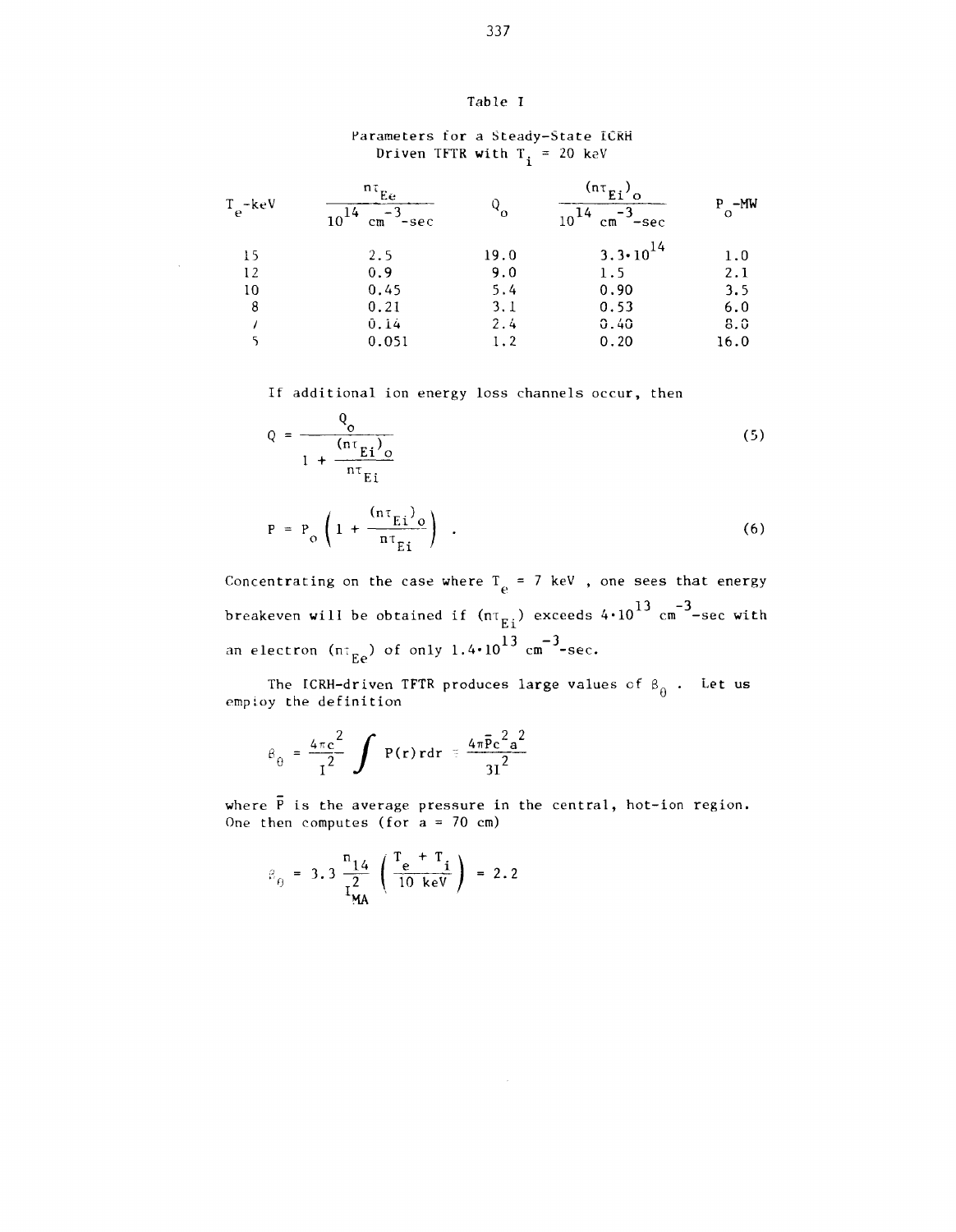which is not all that much less than the aspect ratio  $R/a = 3.6$ . This indicates that perhaps a noncircular cross section would be preferable.'

Ion confinement will be strongly into the trapped ion regime where the dissipative trapped ion mode  $8$  is expected to govern plasma transport. Applying the currently utilized Kadomtsev-Problem transport of  $\frac{1}{2}$  one finds the nr<sub>Fi</sub> value for the trapped ion instability to be

$$
n\tau_{E1} = 1.5 \cdot 10^{13}
$$

faster than Table I permits. But only crude nonlinear theory has been used to obtain this estimate, and the mode may be localized by magnetic shear' or stabilized by inverted density gradients. On the other hand, a recent  $10$  nonlinear (but local) theory predicts that the diffusion coefficient may be even larger than the Kadomtsev-Pogutse value at high temperatures. Evidently more work is needed. The ICRH/TFTR will be clearly in the trapped-ion regime and hence an interesting environment for reactor-level plasma physics.

On the positive side, the calculations which lead to Table I neglect two effects which will enhance Q : electron heating by fusion-produced a-particles and the enhancement of the thermonuclear burning rate resulting from the high energy tail associated with second harmonic ICRH heating.

#### FUTURE RESEARCH

Most of the research problems characteristic of reactor-grade plasma devices<sup>4,3</sup> are found in the ICRH/TFTR and we will not enumerate them again here. The unique problems of this device center on the ICRH method of plasma heating and the high value of  $^6\rm_9$  .

In the ICRH regime, we have assumed that one can successfully heat a particular ion--tritium--with close to 100% efficiency when that ion is shielded from the surface by a layer of nonresonant ions. The physics of this process could be investigated by second

harmonic heating of  $\rm{H_{2}^3}$  embedded in a PLT discharge using the proposed 55 MHz radiofrequency generator and a toroidal field of about 27 kG . Hydrogen-deuterium plasmas are not appropriate because the gyrofrequencies are commensurate. Because second harmonic heating proceeds via formation of a high energy tail, the Lhermonuclear reaction rates in an ICRH/TFTR experiment may well exceed those predicted from the Maxwellian-averaged  $\langle \sigma v \rangle_{\text{DT}}$  .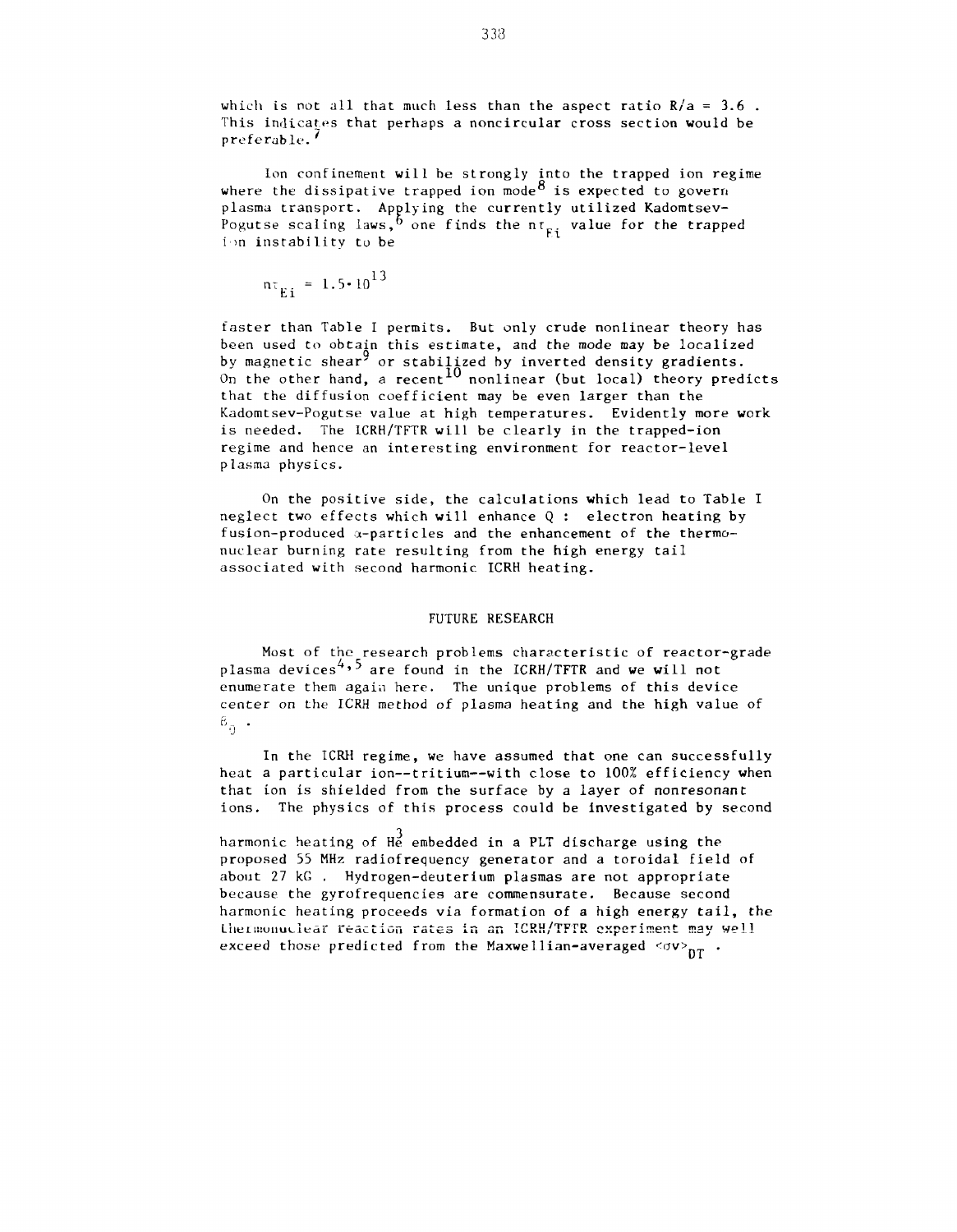A Fokker-Planck computation is called for, as well as experimental work on D-D neutrons in the PLT.

The second area is how to confine and control a high- $\beta_a$ 

tokamak equilibrium.  $^{11,12}$  Very little work has been done on actual equilibria with arbitrary pressure profiles, and on how to adjust the vertical and radial fields during the rapid thermal evolution of the preheat phase.

## CONCLUSION

The principal difference between an ICRH-driven and an injection-driven TFTR is that the ICRH technique permits penetration of the auxiliary heating power to the center of the discharge where it can be deposited with high efficiency solely in the ions. Neutral beams with sufficient energy to penetrate to the center of a hot plasma produce substantial electron heating as well. Thus, a true thermonuclear burning plasma can be established, which begins to simulate an experimental power reactor.

#### ACKNOWLEDGMENTS

Discussions with J. M. Dawson, J. M. Greene, J. L. Johnson, and W. M. Tang have been especially helpful in this work.

This work was supported by United States Energy Research and Development Administration Contract E(ll-l)-3073.

### REFERENCES

- L. I. M. Dawson and A. T. Lin, "Some New Ideas on Wet Wood Burners," Abstract 25, Theoretical Aspects of Controlled Thermonuclear Research (April, 1975). Report PPG-218, UCLA (April, 1975).
- *1.* I. M. Dawson, H. P. Furth, and F. H. Tenney, Phys. Rev. Lett. 26, 1156 (1971).
- 3. H. P. Furth and D. L. Jassby, Phys. Rev. Lett. 32, 1176 (1974).
- 4. TCT, Two-Component Torus, Joint Conceptual Design Study, Vol. I. Plasma Physics Laboratory (1974).
- 5. TCT-TFTR, Two-Component Torus, Joint Conceptual Design Study *fnr the* Tokamak Fusion Test Reactor, Addendum II, (Feb. 1975).